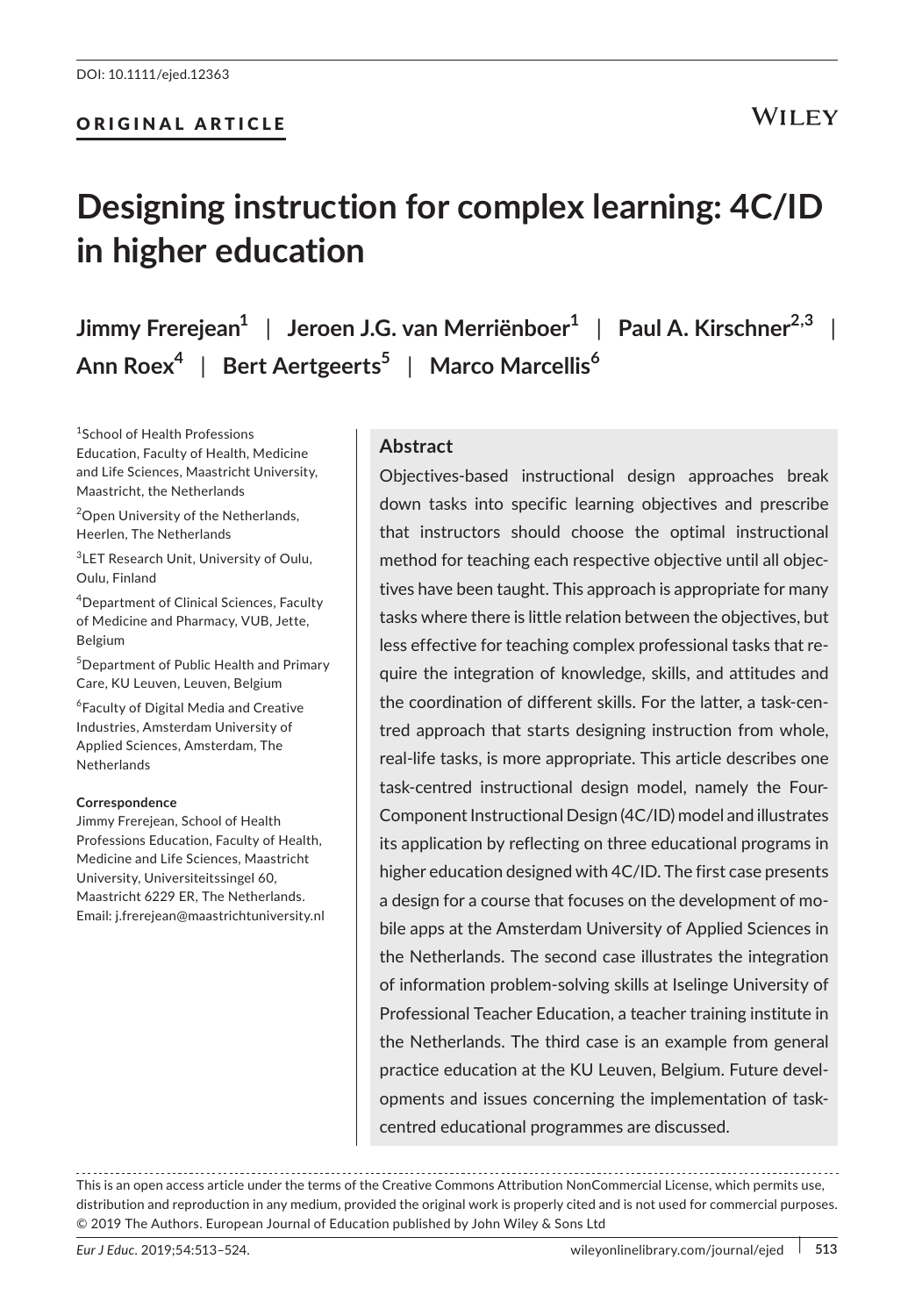### **1** | **INTRODUCTION**

Continuing technological and societal innovations create high demands on the field of education. In order to deal with increasing globalisation, multidisciplinarity, mobility and the complexity of current and future jobs, a strong emphasis is placed on the quality and efficiency of all levels of education and training (European Union, 2009,2018). To prepare learners for a job market that is continually evolving, it is imperative that educational programmes provide them with an extensive knowledge and skills base that they can apply flexibly when encountering unfamiliar tasks in daily practice. This is reflected in the increasing call for competency‐based and outcome‐based education. Since the 1990s, the balance in educational approaches has been shifting away from objectives‐based instructional design approaches towards more task‐centred approaches in an attempt to better address the learning of complex cognitive skills and professional competencies (Gagné & Merrill, 1990; Merrill, Li, & Jones, 1990).

The objectives‐based approach breaks down tasks into their constituent parts and describes desired out‐ comes for each of these part-tasks in learning objectives which are often classified according to a taxonomy such as Bloom's revised taxonomy (Anderson & Krathwohl, 2001) or Marzano and Kendall's taxonomy (2007). Bloom's revised taxonomy, for example, classifies objectives in the cognitive domain in six categories based on remembering, understanding, applying, analysing, evaluating and creating. These taxonomies result from the idea that different instructional methods are needed to reach objectives in different categories. Teaching concepts and principles (e.g., understanding what a scientific paper is and how it is structured) requires different instructional methods from teaching the application of procedures (e.g., carrying out a literature search for a paper). This idea of "conditions of learning" (Gagné, 1985) means that instructors should choose the optimal instructional method for each respective objective and teach according to the chosen method until all the objectives have been taught. It is only at the end of the educational programme that students have the opportunity to train and execute the whole task in an integrated fashion (e.g., when writing a thesis). This objectives-based approach is suitable for tasks where there are few relations between the objectives. However, it is less effective for those that require an integration of knowledge, skills and attitudes and the coordination of sometimes many different constituent skills (van Merriënboer & Dolmans, 2015). First, the *compartmentalisation* of learning into separate categories of objectives and using separate methods for declarative, procedural and affective learning is ineffective because carrying out a complex professional task requires more than just the stacking of these constituent elements. Instead, carrying out complex tasks generally requires an *integration* of knowledge, skills and attitudes in so‐called competencies. Instruction should therefore focus on developing an interconnected knowledge base that allows one to activate different kinds of knowledge when confronted with new and unfamiliar tasks (Janssen‐Noordman, van Merriënboer, van der Vleuten, & Scherpbier, 2006).

Second, the objectives‐based approach of teaching complex skills leads to *fragmentation*. Because it breaks up the complex tasks into separate isolated parts, students only learn a limited number of skills at the same time. Instruction is focused on parts of the task and provides little opportunity to learn how to *coordinate* the perfor‐ mance of these separate parts into a coherent whole when confronted with a professional task (Lim, Reiser, & Olina, 2009). In an attempt to address these problems of fragmentation and compartmentalisation, task‐centred approaches centre learning on whole real-world (i.e., authentic) problems or professional tasks as a way to better connect the learning setting to the workplace setting and foster the necessary skills. This holistic approach advocates creating educational programmes that contain sequences of learning tasks that are based on authen‐ tic professional tasks. Examples of task‐centred models are cognitive apprenticeship (Brown, Collins, & Duguid, 1989), elaboration theory (Reigeluth, 1999), first principles of instruction (Merrill, 2002) and the four‐compo‐ nent instructional design model (4C/ID model) (van Merriënboer, 1997). The 4C/ID model is characterised by a strong research base and a spreading popularity, as evidenced by the increasing number of publications in vari‐ ous contexts, such as medical education (Maggio, Cate, Irby, & O'Brien, 2015), communications training (Susilo, van Merriënboer, van Dalen, Claramita, & Scherpbier, 2013), technical training (Sarfo & Elen, 2007), information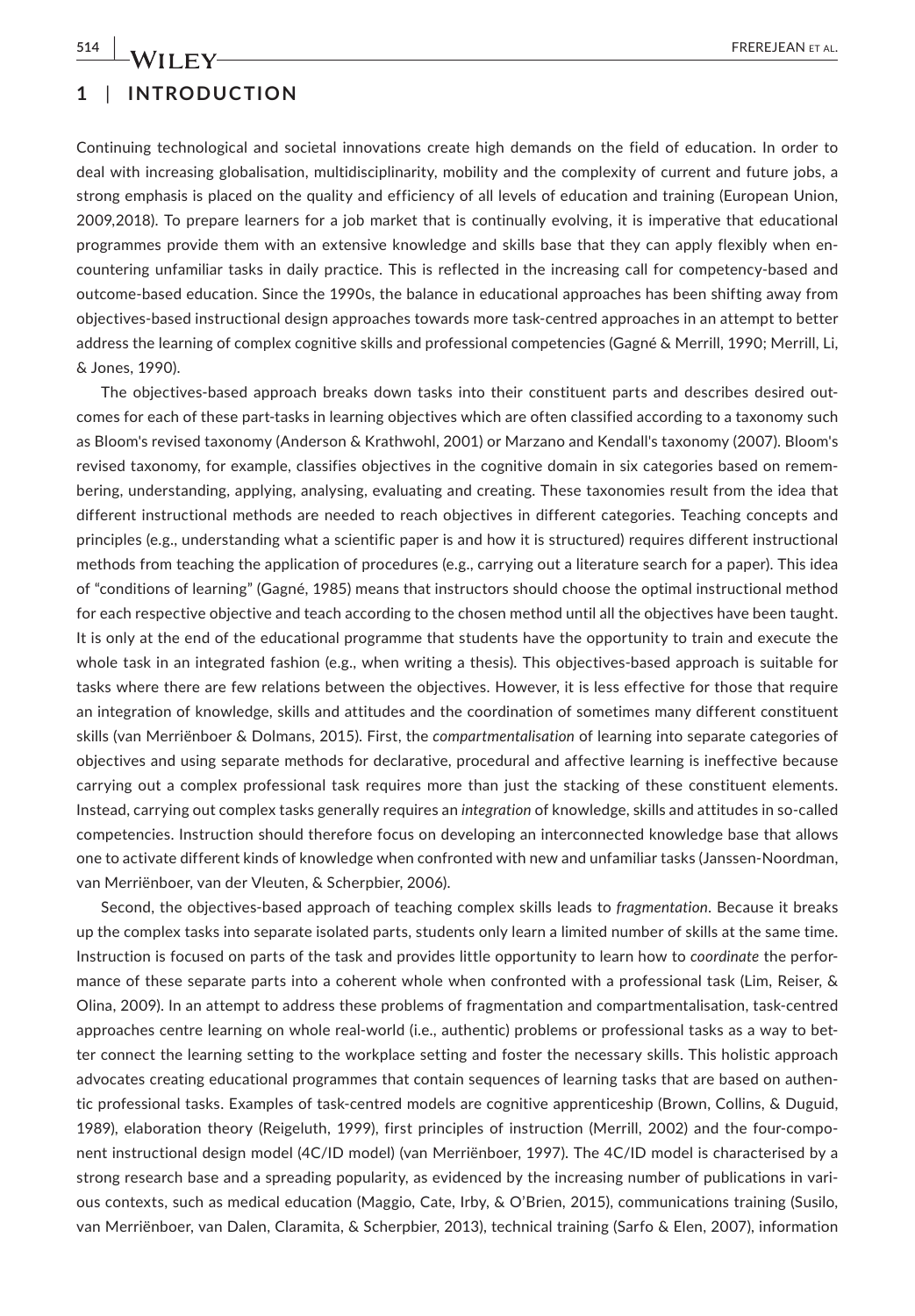problem‐solving (Wopereis, Frerejean, & Brand‐Gruwel, 2015), and teacher training (Kreutz, Leuders, & Hellmann, 2019). The accompanying Ten Steps approach (van Merriënboer & Kirschner, 2018) provides guidelines for analys‐ ing real‐life tasks in order to uncover the different types of knowledge and skills needed in daily practice (cognitive task analysis) and guidelines for designing a blueprint for an educational programme comprising four components: learning tasks, supportive information, procedural information and part‐task practice.

This article provides a brief summary of the model and illustrates its application in higher education by describ‐ ing three educational programmes that were designed using the 4C/ID model. The first case presents a design for a course focusing on the development of mobile apps at the Amsterdam University of Applied Sciences in the Netherlands. The second illustrates the integration of information problem‐solving skills at Iselinge University of Professional Teacher Education, a teacher training institute in the Netherlands. The third is an example from general practice education at the KU Leuven, Belgium. The article concludes with a short reflection on the educational programmes that were developed, a list of important considerations for implementing task-centred curricula and a look at future developments in task‐centred learning.

### **2** | **FOUR‐COMPONENT INSTRUCTIONAL DESIGN (4C/ID)**

The basic assumption of the 4C/ID model is that educational programmes for complex learning or the teaching of professional competencies (i.e., the integration of knowledge, skills, and attitudes and coordination of skills and their constituents) can be described in four components, namely learning tasks, supportive information, proce‐ dural information and part-task practice (see Figure 1).



FIGURE 1 Overview of 4C/ID model, based on Van Merriënboer and Kirschner (2018) [Colour figure can be viewed at [wileyonlinelibrary.com](www.wileyonlinelibrary.com)]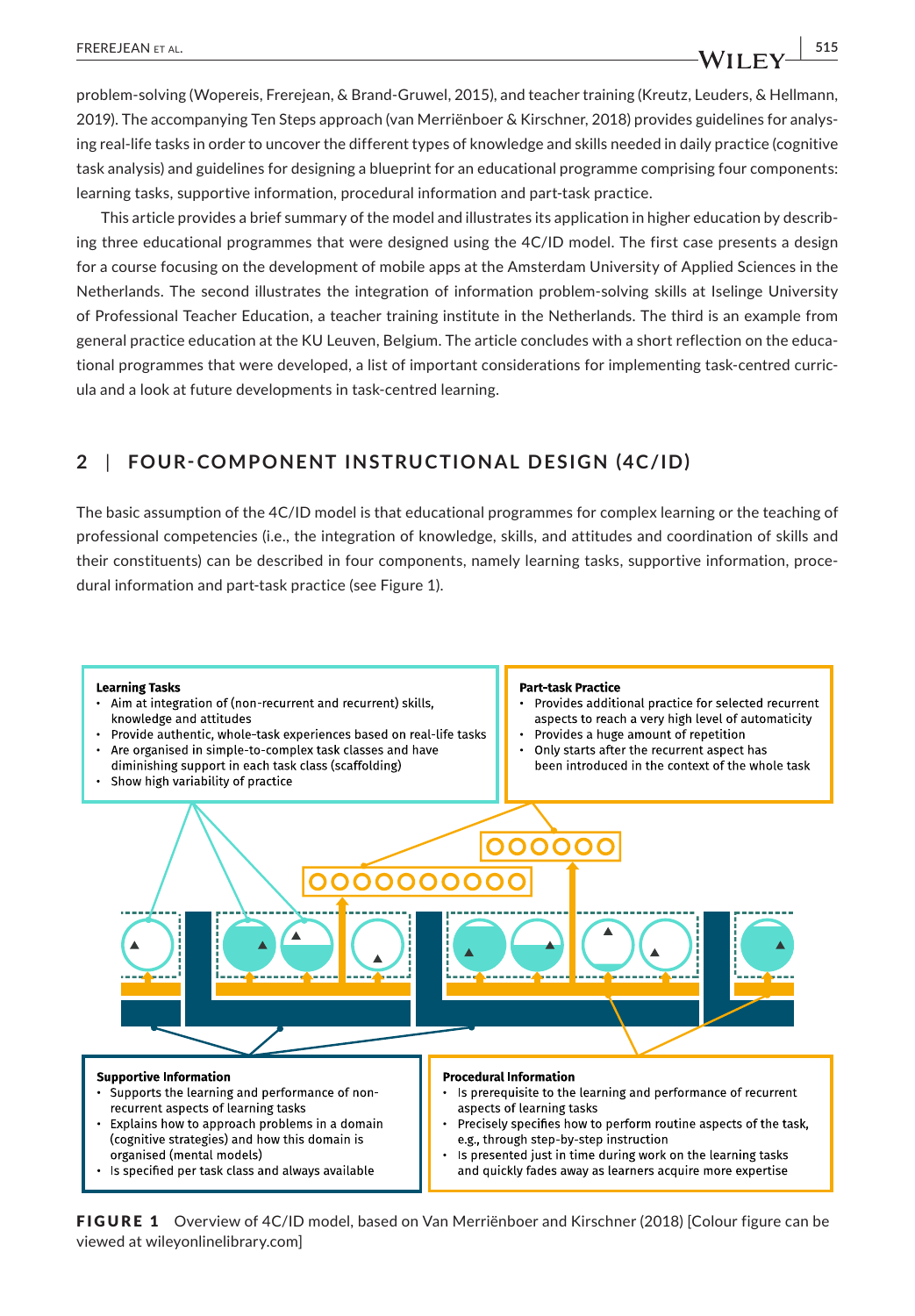Learning tasks form the backbone of the instructional blueprint and are based on authentic real‐life situations that are encountered in practice because this helps the learner to acquire the knowledge, skills and attitudes in an integrated fashion. Learning tasks can be projects, tasks, cases, problems, or other types of assignments. Importantly, they show a variation that is representative of the variation in tasks in professional or daily life because this "variability of practice" will help in the transfer of learning. Learning tasks of equal complexity are grouped together, creating task classes that are sequenced from simple to complex. Learners start with the task class that contains the simplest tasks that a professional could encounter and end with the task class that contains tasks at the level of complexity that a recently‐graduated student should be able to handle (van Merriënboer, Kirschner, & Kester, 2003). While working on these tasks, the teacher and the instructional materials provide the necessary support and guidance to help learners to carry out the tasks to completion. In a process of scaffolding, this support and guidance are gradually withdrawn until the learners are able to independently carry out tasks of a certain level of complexity before engaging in more complex tasks (i.e., the next task class). The three other components are logically connected to this backbone of learning tasks.

While Figure 1 may suggest a linear path through these learning tasks, the model allows for extensive flexibilisation and personalisation of learning trajectories. Learners may be given the opportunity to select different paths through the designed learning tasks, based on their interest or demonstrated proficiency. One way to support this dynamic selection is by using electronic development portfolios that help students and teachers to monitor prog‐ ress and make informed decisions on future learning tasks that fit the learner's level and needs (Beckers, Dolmans, & van Merriënboer, 2019; Kicken, Brand‐Gruwel, van Merriënboer, & Slot, 2009).

The second component, supportive information, is often referred to as "the theory" and includes information to develop mental models and cognitive strategies that are necessary to complete the learning tasks. Supportive information aims at non‐recurrent aspects of the task that deal with problem‐solving, reasoning and decision making. It can be presented in the form of lectures, workshops, or study materials and is available for students to study before or while they carry out the learning tasks. These first two components help students to acquire highly-structured knowledge, or cognitive schemas. Learning tasks stimulate the construction of such schemas through *inductive learning*: a process whereby students learn from mindful abstraction from concrete experiences and examples. Supportive information helps schema construction by *elaboration*: acquiring new knowledge and linking it to the existing knowledge base.

The remaining two components stimulate the *automation* of schemas and the development of automatic, task‐ specific procedures that can be applied without much demand on cognitive processing resources. Procedural information aims at recurrent and procedural aspects and provides step‐by‐step instructions when the learner performs those aspects. Part-task practice, the fourth component, can be included to provide repeated practice to train routine skills until they can be performed automatically. (For a more extensive description of the model, see van Merriënboer, 1997; van Merriënboer et al., 2003; or van Merriënboer & Kirschner, 2018).

### **3** | **A 4C/ID APPROACH TO A BLENDED COURSE IN ANDROID APP DEVELOPMENT**

Developing mobile applications is a typical complex skill, as it requires extensive knowledge of programming languages, databases, development environments, etc. It also requires multiple skills, such as operating the devel‐ opment software, writing clean and correct codes, and/or designing a user interface. A professional, critical and creative attitude is necessary to translate clients' wishes into a working application. Therefore the development of mobile applications lends itself well to teaching with a task‐centred approach. The Amsterdam University of Applied Sciences in the Netherlands designed a course on Android app development using the 4C/ID model ([www.android-development.app](http://www.android-development.app)).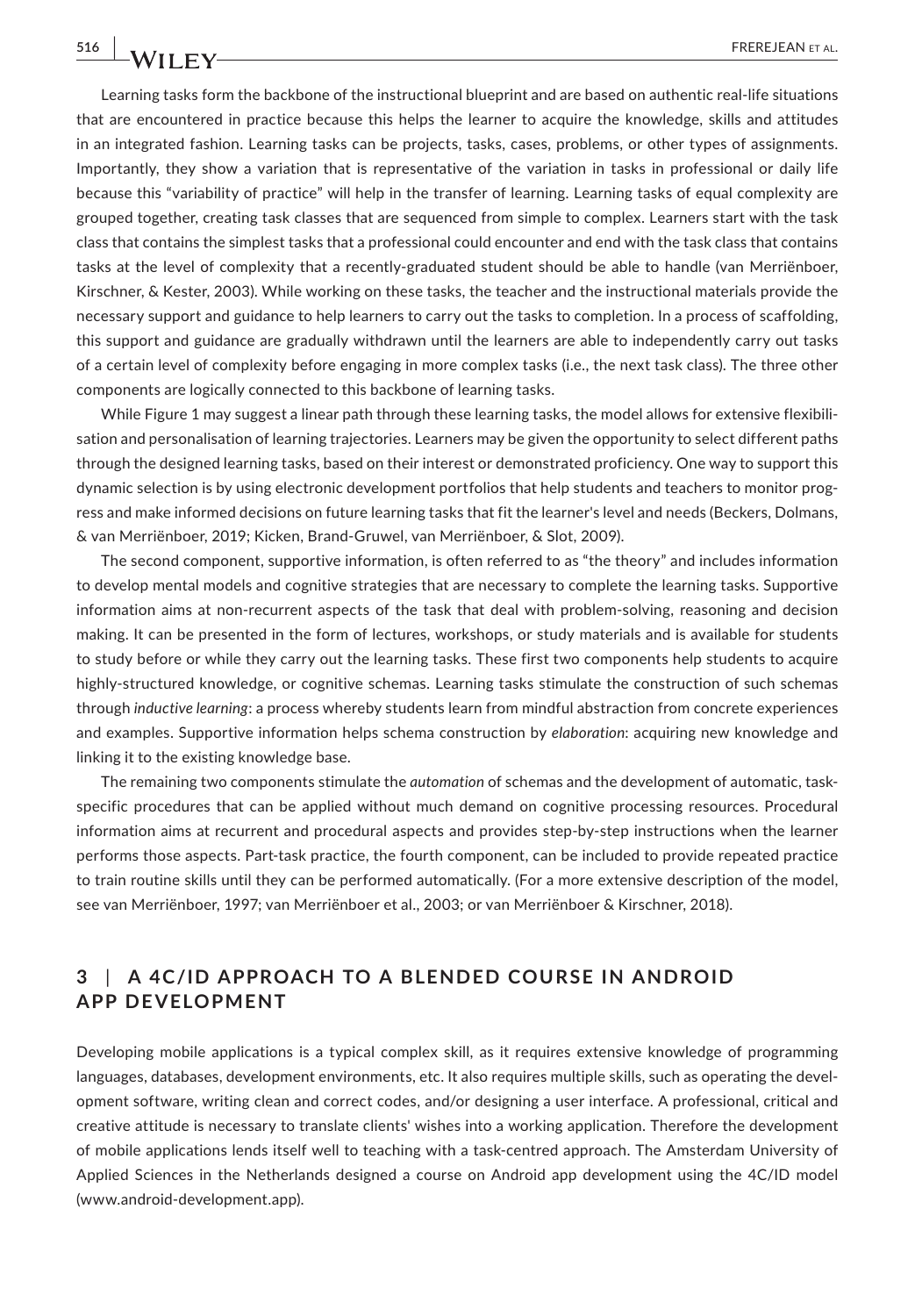Traditionally, the design of such courses starts from the "theory". Teachers begin with a clear picture of the information their students should know and design a series of lectures to "transmit" this theory to the students. In addition, they design homework assignments to practise with single, small aspects of the whole task. For example, these assignments could focus on how to use loops in the programming language or creating, reading, updating, and deleting information in a database. Teachers then mix lectures with small practice items until all topics have been covered. This follows the approach of traditional design models: starting with the presentation of theoretical knowledge and coupling it to specific practice items. The 4C/ID model topples this approach: it starts by specifying professional tasks, translates these into learning tasks and only then investigates which "theory" should help students to complete these learning tasks.

In their description of the design of the course, Marcellis, Barendsen, and van Merriënboer (2018) elaborate on the use of 4C/ID and the Ten Steps to achieve a blended design consisting of the four components. The learning tasks form the backbone of the curriculum. These are not small practice items focused on a particular aspect of the task (i.e., using loops or updating a database). Instead, learning tasks are whole tasks, based on professional practice, grouped in task classes that grow in complexity. The first task class starts with the least complex (i.e., simplest) whole tasks. For example, the very first task asks the student to develop a single-screen app that simulates a dice roll and asks the user to guess whether the next roll will be higher or lower. Subsequent task classes include learning tasks of increasing complexity, imposing more demands on the user interface, interaction modes and handling of data. At the end of the course, students are asked to create multi-screen applications that retrieve information (e.g., movie information, recipes) from remote locations and allow the user to view, swipe, and manip‐ ulate these data.

Students receive strong support and guidance when starting learning tasks in a new and more complex task class. The design achieves this by employing modelling examples and imitation tasks at the start of each task class. The teacher demonstrates the development of an application while thinking aloud and asks students to build an identical application on their computers. In subsequent tasks, students receive partially-completed applications they must finish (i.e., completion tasks), while the final tasks in a task class are conventional tasks without any support and guidance. Hence, support gradually decreases as the student progresses through the task class.

Supportive information helps students with the non-recurrent aspects of the task by providing domain knowledge (e.g., how databases work) and systematic approaches to developing apps (e.g., demonstrations by the teacher). Procedural information helps with the recurrent aspects (e.g., using the development environment or automatic highlighting of incorrect programming syntax). For the designers, providing supportive and proce‐ dural information constituted a serious challenge, as both are subject to frequent and unpredictable changes. For example, development software is frequently updated with changed functionality and programming languages continually evolve, requiring programmers to learn new syntax and unlearn old methods. To make sure that the supportive and procedural information reflect the most recent conventions and rules in the domain, the course designers depended less on pre‐prepared lectures or recorded videos and instead referred students to a list of external sources, including manuals and Android developer documentation. Not only is it easier to keep a list of links up to date, it also creates a more authentic situation where students learn to study official documentation, as they would do in practice.

As the course is intended for students from all over the world who are studying full-time or part-time, the designers chose a blended design where learning tasks, supportive information and procedural information resided in an online learning environment. Classroom activities can be followed by students on‐site and include modelling examples, imitation tasks in small groups and feedback sessions led by the teacher. Other learning tasks are pre‐ sented in the online learning environment and are performed individually by students. Student evaluations show that students perceive the learning tasks as very helpful for learning how to develop an Android app. The model‐ ling examples specifically contribute to understanding how to approach a certain challenge in Android app devel‐ opment, especially when they not only show the actual coding, but also make explicit the reasoning behind each step. In addition, students perceive the classroom sessions in which they discuss theory using guided questions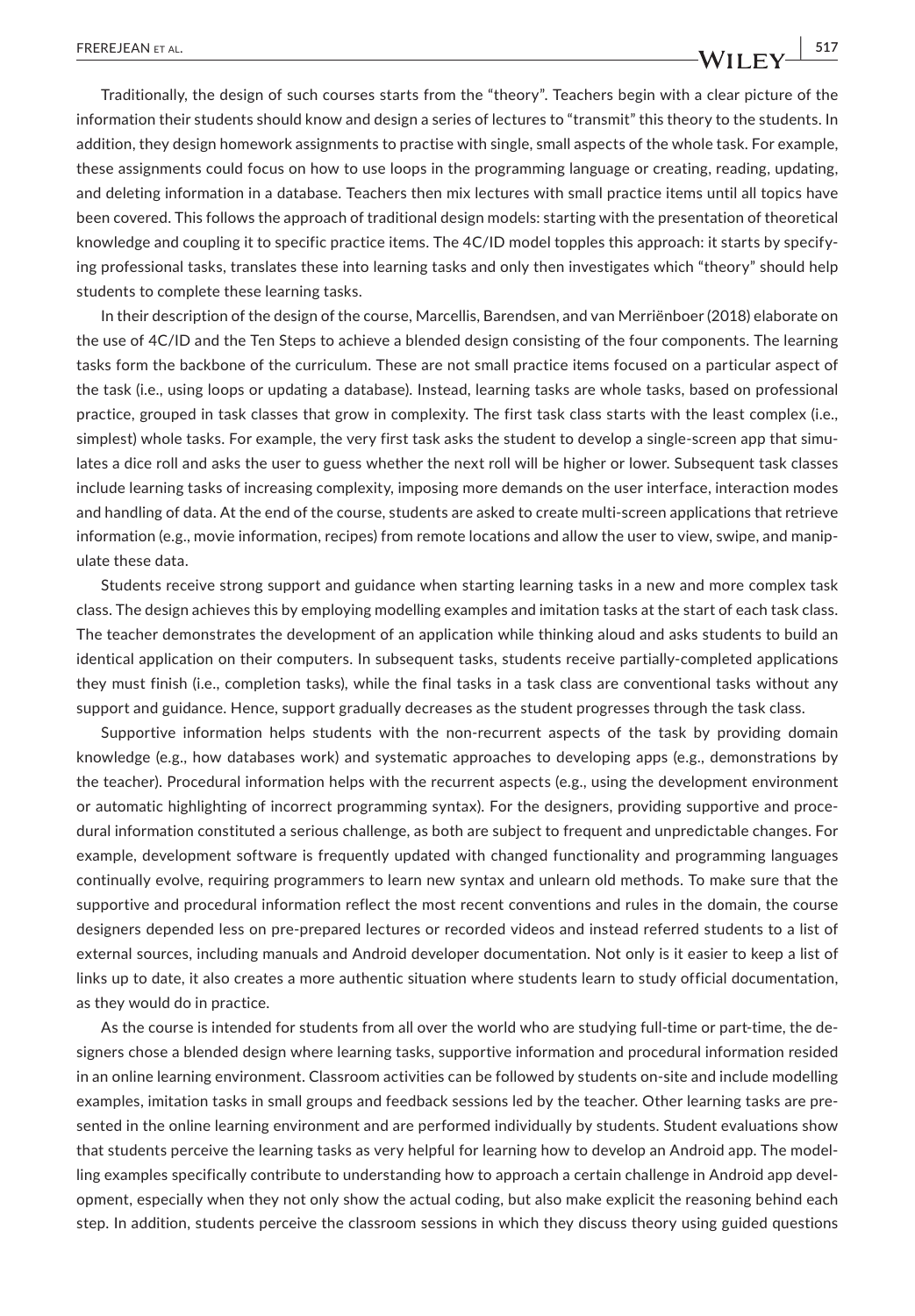as beneficial. This Android app development course illustrates a well‐executed application of fundamental 4C/ID principles leading to a course design that is strongly informed by educational research.

### **4** | **A 4C/ID APPROACH TO TEACHING INFORMATION PROBLEM‐ SOLVING SKILLS**

This next case is from a teacher training institute in the Netherlands that addresses the lack of information prob‐ lem-solving (IPS) skills training in their curriculum. Students need IPS skills to search for and use information from online sources for educational purposes. When presented with a problem for which information must be collected online, a successful IPS process entails creating a clear definition of the problem, systematically searching for information, evaluating and selecting sources, critically reading and processing the information in those sources and synthesising the information to find a solution to the problem (Brand‐Gruwel, Wopereis, & Walraven, 2009). A complex skill with which students of all ages struggle (Walraven, Brand‐Gruwel, & Boshuizen, 2008). While this need for well-developed IPS skills is often recognised, educational institutions seem to struggle to find the best way to integrate IPS instruction in their curricula (Badke, 2011).

Objectives‐based instructional design thinking may lead the institute to use separate IPS training sessions, modules, or assignments focusing on developing general IPS skills, often provided by the university library. While they may show short term gains, these approaches often teach IPS skills out of context of the domain‐specific field where students will be using them. A student is not really able to effectively generate search terms and evaluate sources without sufficient knowledge of the domain in which the search takes place. This compartmentalised approach focuses on teaching a set of skills separately from teaching the very important domain-specific knowledge. Students have little opportunity to practise their IPS skills in the context where they will be needing it. This illustrates how a compartmentalised approach hinders the *integration* of the knowledge, skills and attitudes that are necessary for complex learning.

Another approach may lead the institute to address the different constituent skills in different courses. Language courses may address how to critically read and evaluate sources, informatics courses may address how to use search engines to search for information and research courses may teach students how to define a problem and ask questions. This, however, constitutes a fragmented approach where none of the skills needed for IPS are taught simultaneously. Students confronted with a problem that requires all the constituent IPS skills might struggle because they have only learned to carry out the skills separately and never practised coordinating the different skills in a complex task. This illustrates how a fragmented approach hinders the *coordination* of skills and their constituent skills that are necessary for complex learning.

Instead, a whole‐task approach using 4C/ID promises a better approach to deal with the disadvantages of compartmentalised and fragmented approaches. The institute decided to embed a task-centred IPS training in a semester‐long course on language teaching for primary school teachers. The original curriculum consisted of a 20-week course focused on language education for primary school children with an emphasis on vocabulary development. In a project‐based approach, the course involved groupwork in which students conducted a small experiment and compared different interventions to develop vocabulary in the classroom. Students attended six face-to-face classroom sessions addressing the necessary domain-specific knowledge about language learning and vocabulary development and research skills, such as conducting the literature study, designing the interven‐ tion, data analysis and writing the report. The groups received a template document to record the research pro‐ posal for which they received feedback. To embed additional IPS skills training into the course, a second blueprint was designed, describing a series of online learning tasks including supportive and procedural information, aimed at teaching IPS skills in the context of vocabulary development. This blueprint was subsequently intertwined with the original course. This resulted in a course with alternating face‐to‐face and online learning tasks. After two face-to-face sessions that explained the research project and introduced theory about vocabulary education,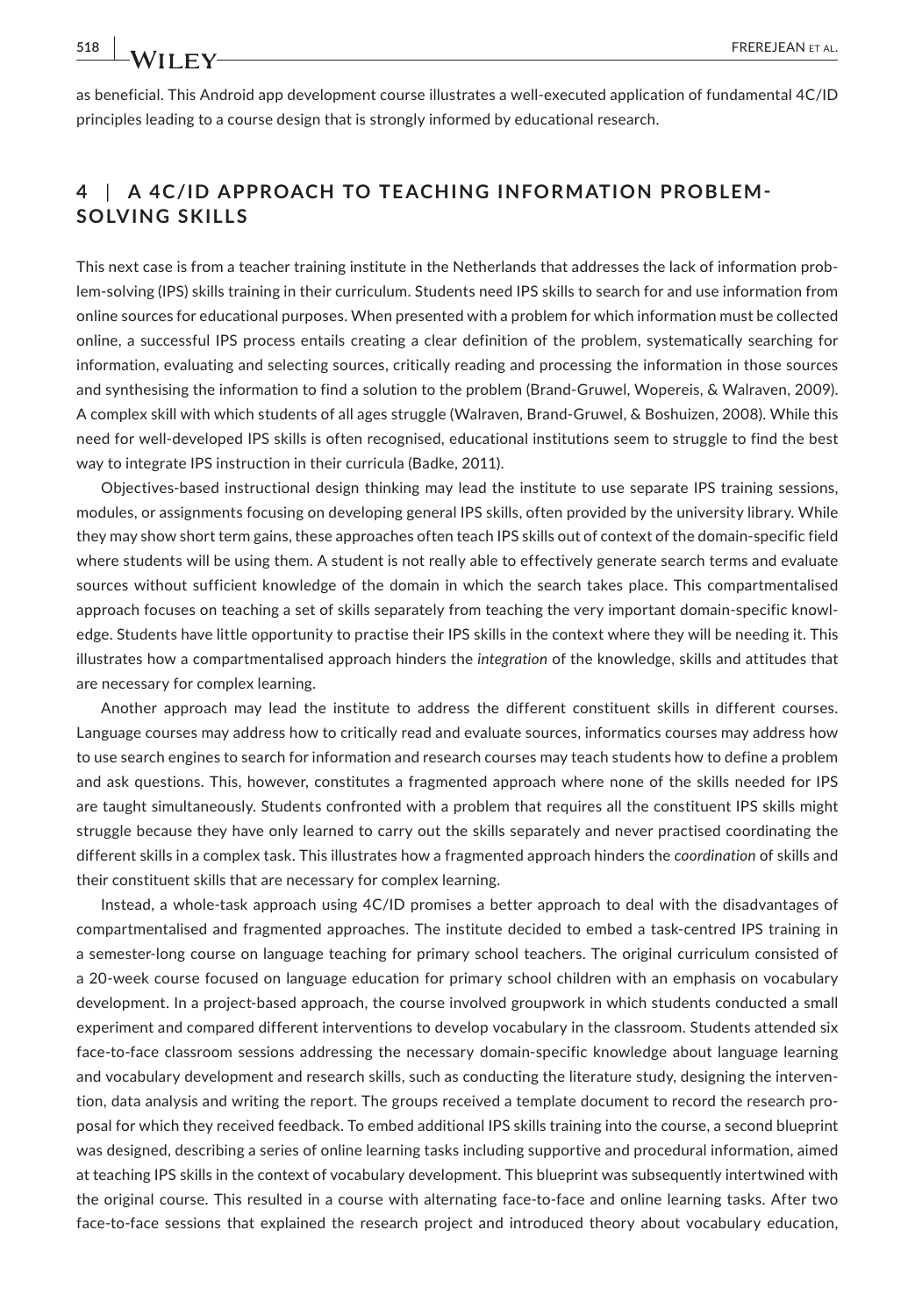students were required to carry out a series of online tasks aimed at IPS skills. These tasks included a video mod‐ elling example demonstrating an effective web search on the effects of reading aloud on primary school children's vocabulary development and two tasks in which the students received partially worked‐out search tasks they had to complete to find answers to questions dealing with teaching strategies for good vocabulary education and the relationship between vocabulary size and school success. Answers to these questions were then discussed in a group discussion during the following face‐to‐face meeting. This approach, alternating between online learning tasks and face‐to‐face sessions, continued until the end of the course at which point the students had completed five online learning tasks and attended one additional face-to-face session specifically addressing feedback on their IPS skills.

Frerejean, Velthorst, van Strien, Kirschner, and Brand‐Gruwel (2019) described the curriculum in detail and compared it with the original course without explicit IPS training. Results showed that the embedded instruction was effective to develop systematic searching and selecting of sources, but these improvements disappeared after completing the course. This is not surprising, as learning complex skills takes time and requires longer prac‐ tice. Traditional designs choose instructional methods to reach specific, isolated learning goals as efficiently as possible. Yet these methods often differ from those that are best for reaching integration, coordination and the transfer of learning to new settings. This phenomenon is known as the transfer paradox (Helsdingen, van Gog, & van Merriënboer, 2011; van Merriënboer, de Croock, & Jelsma, 1997) which is strongly related to the concept of desirable difficulties: creating learning tasks that require considerable effort, but lead to better long-term performance than easier tasks (desirable difficulties; Bjork, 1994). In conclusion, using a task-centred approach to complex learning could seem less efficient because it can require more learning activities—and thus more time—than a traditional design, but when implemented correctly, it will lead to better transfer to new settings.

### **5** | **A 4C/ID APPROACH TO BLENDED LE ARNING MODULES FOR GENERAL PRACTICE**

For medical educators, the Canadian Medical Education Directives for Specialists (CanMEDS); (Frank & Danoff, 2007) describe the abilities that physicians need to effectively meet the health care needs of those they serve. These competencies are grouped in a framework consisting of seven roles: medical expert, communicator, col‐ laborator, leader, health advocate, scholar and professional. The competent physician is expected to integrate the competencies of all seven CanMEDS roles. Such frameworks describe standards that should be met by the learners and allow for the organisation of curricula around competency-based learning outcomes. This presents a prime example of complex learning where knowledge, skills and attitudes must be integrated, as students are expected to be able to integrate the different competencies and coordinate the different CanMEDS roles.

The KU Leuven also uses the CanMEDS framework as the backbone for its medical education curriculum. In their AMEE Guide, Vandewaetere et al. (2015) describe how they designed five learning modules based on the CanMEDS framework using the 4C/ID model [\(https://med.kuleuven.be/nl/levensechtleren](https://med.kuleuven.be/nl/levensechtleren)). Similar to designers in the previous examples, they make the case for whole‐task learning to achieve the integrated acquisition of knowledge, skills and attitudes. They repeat that whole‐task models provide a solid framework for developing learning activities that foster complex learning and support transfer from the curriculum to the workplace and they value the evidence‐based principles underlying 4C/ID.

Their modules present learning tasks that are carried out during the course and learning tasks that are carried out in the workplace during the student's internship. Course tasks are whole tasks that are a reflection of the general practitioner's daily practice and can take many forms, such as case diagnoses, commenting on a scien‐ tific article, developing information leaflets for patients, role plays, discussions with patients, spot diagnoses, or presentations to colleagues. They can be presented in individual, computer‐based tasks (e.g., computerised self-assessment tests), group tasks (e.g., online presentation of a mock patient or case to be studied before coming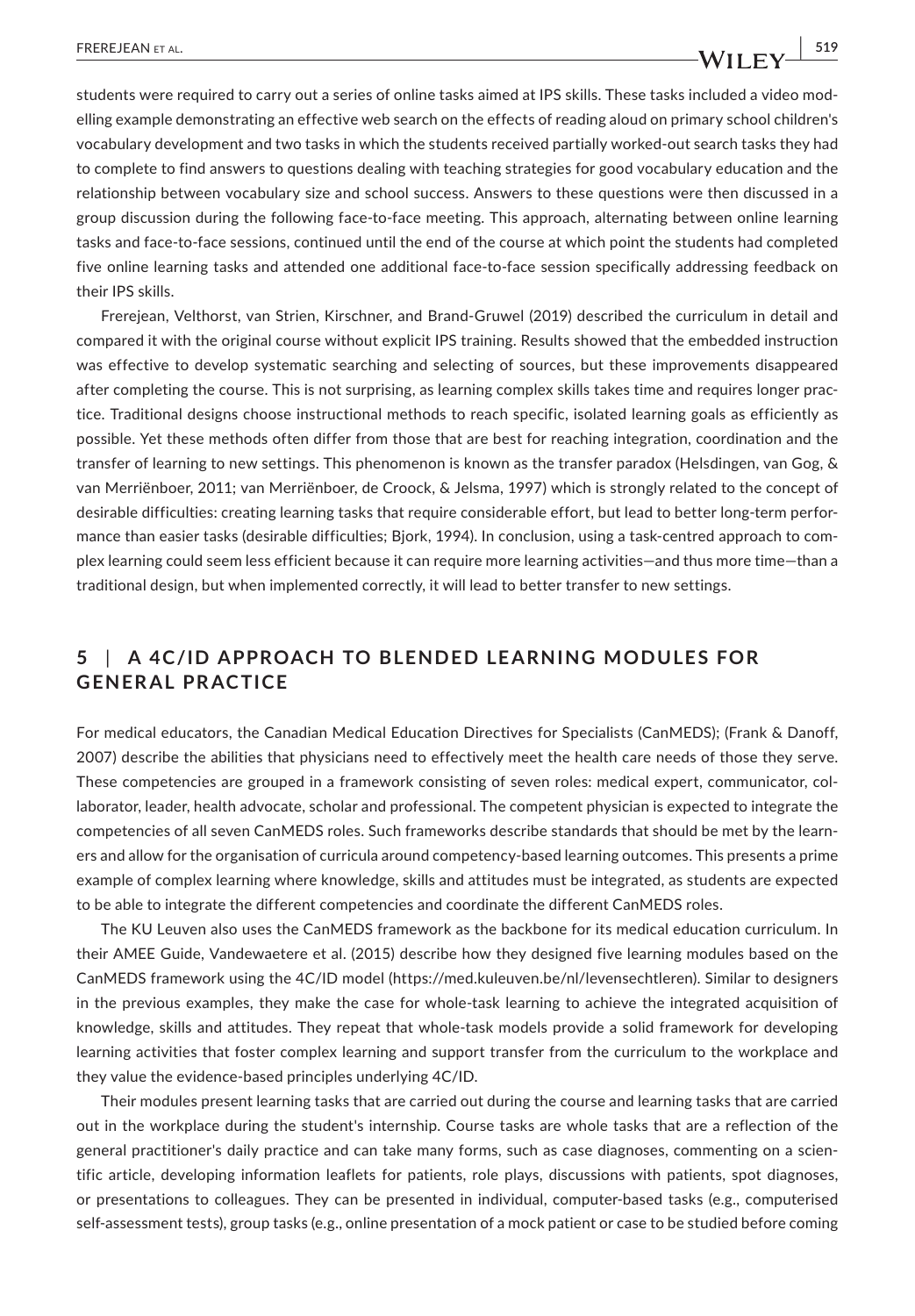to the group session in which the case will be discussed) and face‐to‐face classes in which the instructor provides feedback, answers any questions or elaborates on complex topics. In line with 4C/ID principles, learning tasks are grouped in task classes and sequenced from simple to complex. In each task class, support and guidance gradually decrease as the learner progresses through the tasks. The workplace-based learning tasks are often carried out in collaboration with supervisors and medical experts and can take the form of observing and reflecting on history taking, participating in multidisciplinary team meetings, or writing prescriptions.

In these modules, the supportive information contains materials that help to acquire domain knowledge, such as illness scripts or treatment protocols and help to form cognitive strategies, such as systematic approaches and rules-of-thumb for clinical reasoning. The supportive information is presented in several ways. At the beginning of the task class, students receive a worked example, such as a video of a consultation or a demonstration of a motivational interview. They are encouraged to reflect on the application of cognitive strategies and domain knowledge in the demonstration. After the example, more study materials are presented, such as lectures, course documents and research articles. Supportive information is also presented in the form of cognitive feedback after the completion of learning tasks. In this case, students receive feedback on their task performance that relates to the mental models and cognitive strategies presented earlier. Specific reflection prompts are included that encourage students to reflect on an expert's or a peer's performance or to self‐reflect. Such prompts function as a mechanism to enhance feedback and simultaneously trigger self-regulated learning behaviour.

For recurrent aspects of task performance, procedural information such as manuals, checklists, quick reference guides and job aids is available during the learning tasks. For example, when first accessing a patient's health record, a step‐by‐step procedure is presented telling the student where to click and which information to provide. This information gradually fades away as the student's skill increases. In addition, the corrective feedback pro‐ vided on routine aspects of the tasks becomes less elaborate as the student progresses through the programme. The designers also included part-task practice in the programme. In medical education, such repeated practice can be useful to automate routine tasks such as measuring blood pressure, suturing, or carrying out CPR. But it can also be applied to important aspects of the consultation, such as spot diagnoses. Correct spot diagnosis requires quick recognition of relevant symptoms, exclusion of irrelevant symptoms and identification of the next steps of the diagnostic reasoning process (Vandewaetere et al., 2015, p. 14). In one module, this part-task practice is implemented in the form of online quizzes with photos of childhood rashes and several multiple‐choice questions with immediate feedback.

The design of these modules demonstrates two types of blended learning. First, it uses a variety of traditional media and newer online media. In an approach that mimics the "flipped classroom" (O'Flaherty & Phillips, 2015), much of the content delivery that traditionally takes place in the classroom now takes place outside the classroom and the application of content that traditionally takes place at home is now moved to the classroom. In other words, much of the supportive information is studied at home, whilst work on the learning tasks is conducted faceto-face. A particularly interesting point is that the designers make great use of online quizzes or self-assessments, a practice associated with effective and attractive blended learning (Spanjers et al., 2015). In a second blend, the programme combines learning tasks in an educational setting with learning tasks in the workplace. From this perspective, the design by Vandewaetere et al. (2015) provides an interesting example of a *double‐blended learning* programme.

### **6** | **CONCLUSION**

The three cases all demonstrate interesting applications of task-centred instructional design using the 4C/ID model. In addition, each case shows an interesting distinct feature. The first illustrates how 4C/ID was used to create a series of authentic learning tasks and provide this in an online learning environment, stimulating blended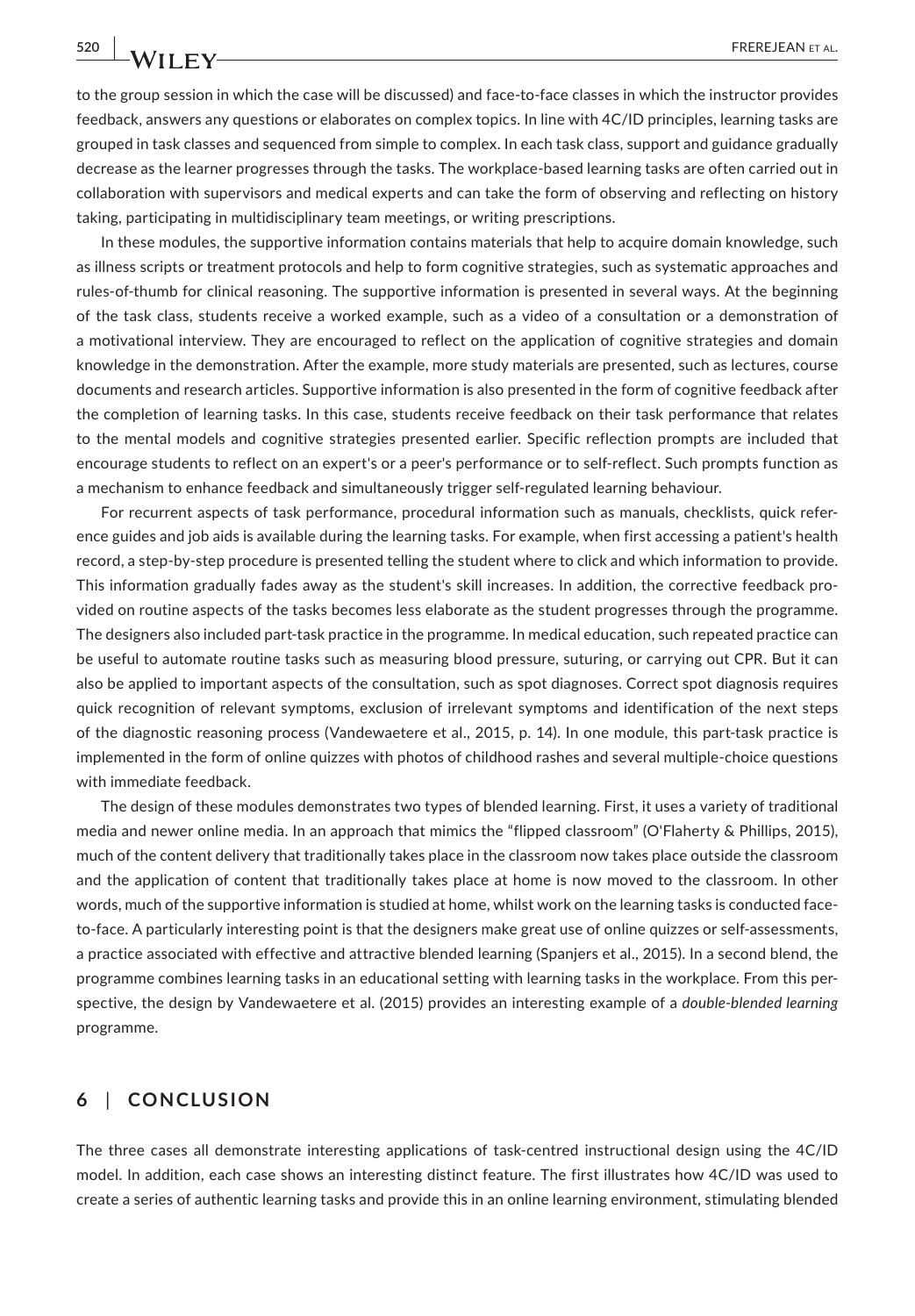learning by combining face‐to‐face and online learning. The second shows how a training for domain‐general skills (i.e., information problem‐solving skills) can be embedded in a domain‐specific programme by designing learn‐ ing tasks around finding and retrieving supportive information. The final case provides an example of a double‐ blended programme that blends online and face‐to‐face learning with learning tasks in both the school setting and the workplace. However, throughout the examples, the common theme is the shift of balance from the atomistic, compartmentalised and fragmented teaching of isolated objectives towards integrative acquisition of knowledge, skills and attitudes.

Designing educational programmes using the 4C/ID model is different from designing using objectives‐based approaches. It requires task‐centred thinking which may be challenging for designers, teachers and faculty who are schooled and experienced in objectives-based instructional design. The 4C/ID model is well-aligned with the concept of competency‐based education, but it stresses that competencies should always be clearly related to the professional tasks the student is expected to carry out after completing the programme. An educational programme taking a competency framework as a backbone for its development and assessment may still hamper the transfer of learning to the workplace if the learning activities in that programme are not strongly based on professional tasks. Designing task‐centred learning environments therefore requires assigning equal weight to tasks on the one hand and to the competencies required to carry out these tasks on the other. The Ten Steps approach starts the design by specifying professional tasks to serve as a basis for designing learning tasks. The professional and learning tasks are then explicitly linked to the competencies that are necessary to carry out those tasks up to standards, for example by generating a matrix with tasks at one end and competencies or standards at the other.

Concerning the design and implementation of task‐centred curricula, Dolmans, Wolfhagen, and van Merriënboer (2013) identify 12 common pitfalls and tips that may help to make such (re)designs work. The four most significant deal with building infrastructure, multidisciplinary teaching teams, continuous progress moni‐ toring and involving students. First, in task-centred designs, a series of whole-tasks forms the backbone of the programme. Therefore, the main educational activities consist of small group meetings in which students collaboratively work on these learning tasks. To facilitate this, there should be sufficient small group rooms available that are equipped with all the necessities such as whiteboards, projectors, and high‐speed wireless Internet. Other facilities could be necessary, such as lecture halls, simulation labs, or individual reading and studying rooms, but they are present in most schools. It is more often the lack of sufficient small group rooms that impedes the implementation of task‐centred learning.

Secondly, task‐centred curricula require the design of a series of learning tasks for an integrative acquisition of knowledge, skills and attitudes. Content that was previously taught separately by different teachers must now be taught in an integrated fashion and teachers should therefore work together in multidisciplinary teams that pref‐ erably also include outside domain experts working in the field. These experts can help to align the educational programme with practice and ensure the relevance of the tasks, tools and required knowledge. Teaching staff should also be prepared to adopt different roles, as teachers in task‐centred curricula generally have a tutoring or coaching role in order to facilitate small group learning or skills training. They may also be involved in whole‐task design and continuous assessment. If teachers are unfamiliar with these new roles, faculty development programmes may be needed to prepare staff members for this change.

Thirdly, in the Ten Steps approach, the assessment programme is developed simultaneously with the design of learning tasks because assessment drives learning. In a task‐centred curriculum, assessment should not be used solely for making pass/fail decisions for separate courses. Instead, it should allow for the monitoring of individual student progress at the level of the whole curriculum. This can be done by using electronic development portfolios that combine multiple assessment results and provide a dashboard that informs both students and teachers of the students' progress and improvement. This approach no longer relies on traditional assessment arrangements, such as fixed‐length semesters with pre‐planned exam weeks.

Lastly, students themselves should play an important role in the design of the whole curriculum and of in‐ dividual learning tasks. Involving students in the design process provides valuable insights into the curriculum's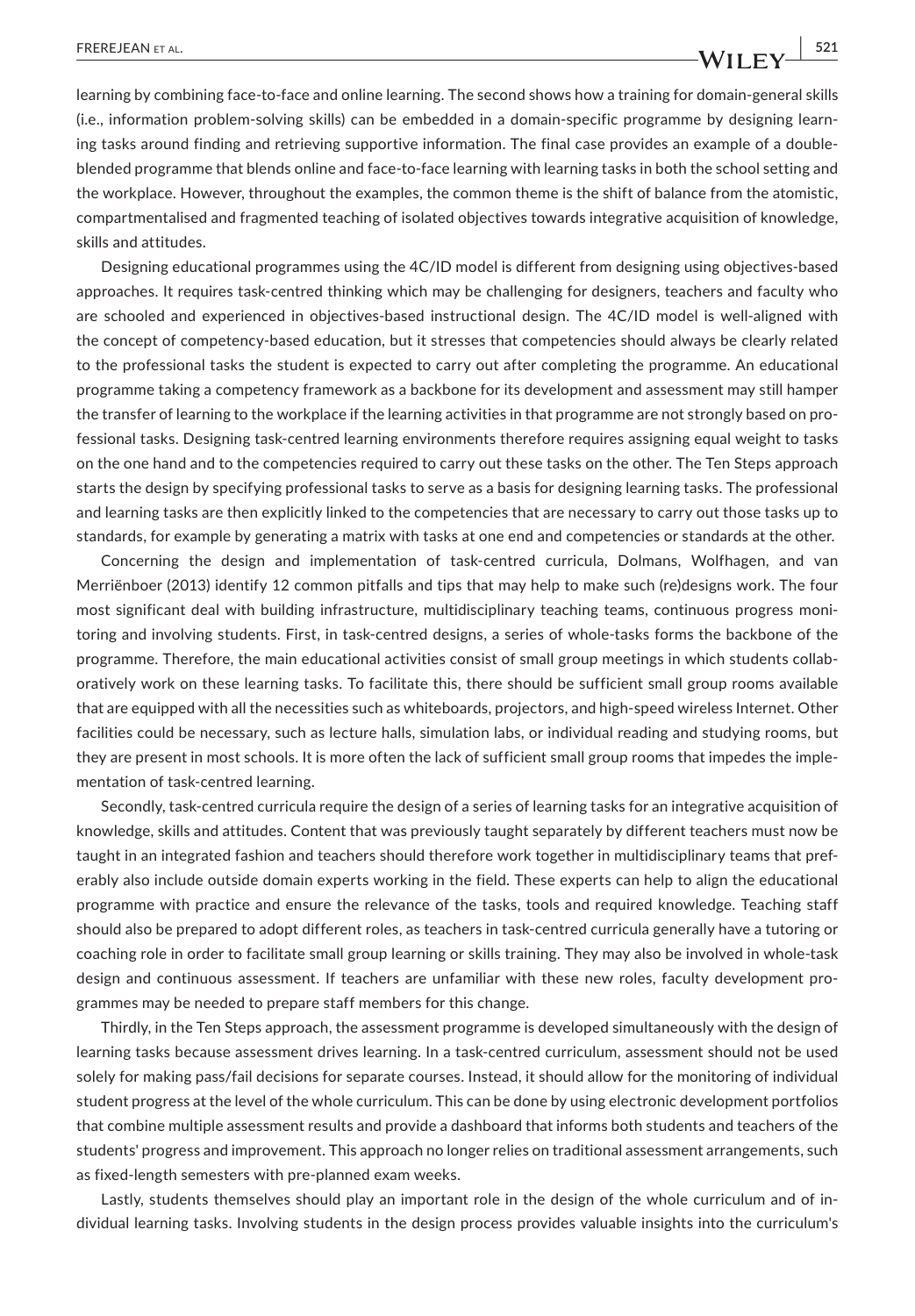strengths and weaknesses, as they are the only ones to experience the curriculum. As it is crucial that students experience the learning tasks as meaningful and useful, their perceptions are very informative for designers. Thoroughly informing students of the ideas behind the task-centred curriculum may also benefit implementation, as those students can become advocates of the reform. Furthermore, just as teachers have different roles in a task‐centred curriculum, students also need to be prepared for their new roles. They need to function in small group meetings and learn how to actively contribute to group discussions, how to act as group leaders or scribes and how to provide effective feedback to peers. As is the case with faculty development, such student training preferably extends over a prolonged period.

To conclude, dealing with current and future developments in the job market requires that educational pro‐ grammes produce lifelong learners who are equipped with the knowledge, skills and attitudes to deal with familiar and unfamiliar complex tasks in their domain. The way these programmes are designed must therefore match this goal of creating learners who are able to transfer their knowledge from the learning to the professional setting. Task‐centred instructional design models such as the 4C/ID model stimulate this process by prescribing learning methods that lead to a rich knowledge base allowing for creative applications of knowledge in new and innovative settings. Additionally, they create a strong alignment between education and practice by blending learning in the educational setting with learning in the workplace. This encourages cross-institutional and international collaboration when designing educational programmes, which is especially important in those settings where tasks require international and interdisciplinary work, such as the banking, aviation, or tech sector. A clear implication for educational policy is that collaboration between employers and higher education must be strengthened: A two‐way interaction is needed where educational institutions not only prepare students for the job market, but where employers also bring state‐of‐the art knowledge, future job requirements and tasks to the educational institutions.

#### **7** | **FUTURE DEVELOPMENTS**

In the book Ten Steps to Complex Learning, van Merriënboer and Kirschner (2018) present an extensive system‐ atic approach to design task‐centred educational programmes with the 4C/ID model, based on evidence from research on education and learning going back to the late 1980s. They also identify several important directions for advancing the model. Future developments will focus on the integration of new educational technologies (e.g., blended programmes, gamification), dealing with large learner groups (e.g., learning analytics, customisation), teaching domain‐generalisable skills (e.g., intertwining domain‐general and domain‐specific programmes) and pro‐ moting motivation and preventing negative emotions. With research on these topics now maturing, designers can look forward to an expanded set of guidelines to design effective, efficient, and enjoyable programmes for complex learning.

#### **REFERENCES**

- Anderson, L. W., & Krathwohl, D. R. (Eds.). (2001). *A taxonomy for learning, teaching, and assessing: A revision of Bloom's taxonomy of educational objectives*. New York, NY: Longman.
- Badke, W. (2011). Why information literacy is invisible. *Communications in Information Literacy*, *4*, 129–141. [https://doi.](https://doi.org/10.15760/comminfolit.2011.4.2.92) [org/10.15760/comminfolit.2011.4.2.92](https://doi.org/10.15760/comminfolit.2011.4.2.92)
- Beckers, J., Dolmans, D. H. J. M., & van Merriënboer, J. J. G. (2019). PERFLECT: Design and evaluation of an electronic development portfolio aimed at supporting self‐directed learning. *TechTrends*, *63*, 420–427. [https://doi.org/10.1007/](https://doi.org/10.1007/s11528-018-0354-x) [s11528-018-0354-x](https://doi.org/10.1007/s11528-018-0354-x)
- Bjork, R. A. (1994). Memory and metamemory considerations in the training of human beings. In J. Metcalfe & A. P. Shimamura (Eds.), *Metacognition: Knowing about knowing* (pp. 185–205). Cambridge, MA: MIT Press.
- Brand‐Gruwel, S., Wopereis, I., & Walraven, A. (2009). A descriptive model of information problem solving while using internet. *Computers & Education*, *53*, 1207–1217.<https://doi.org/10.1016/j.compedu.2009.06.004>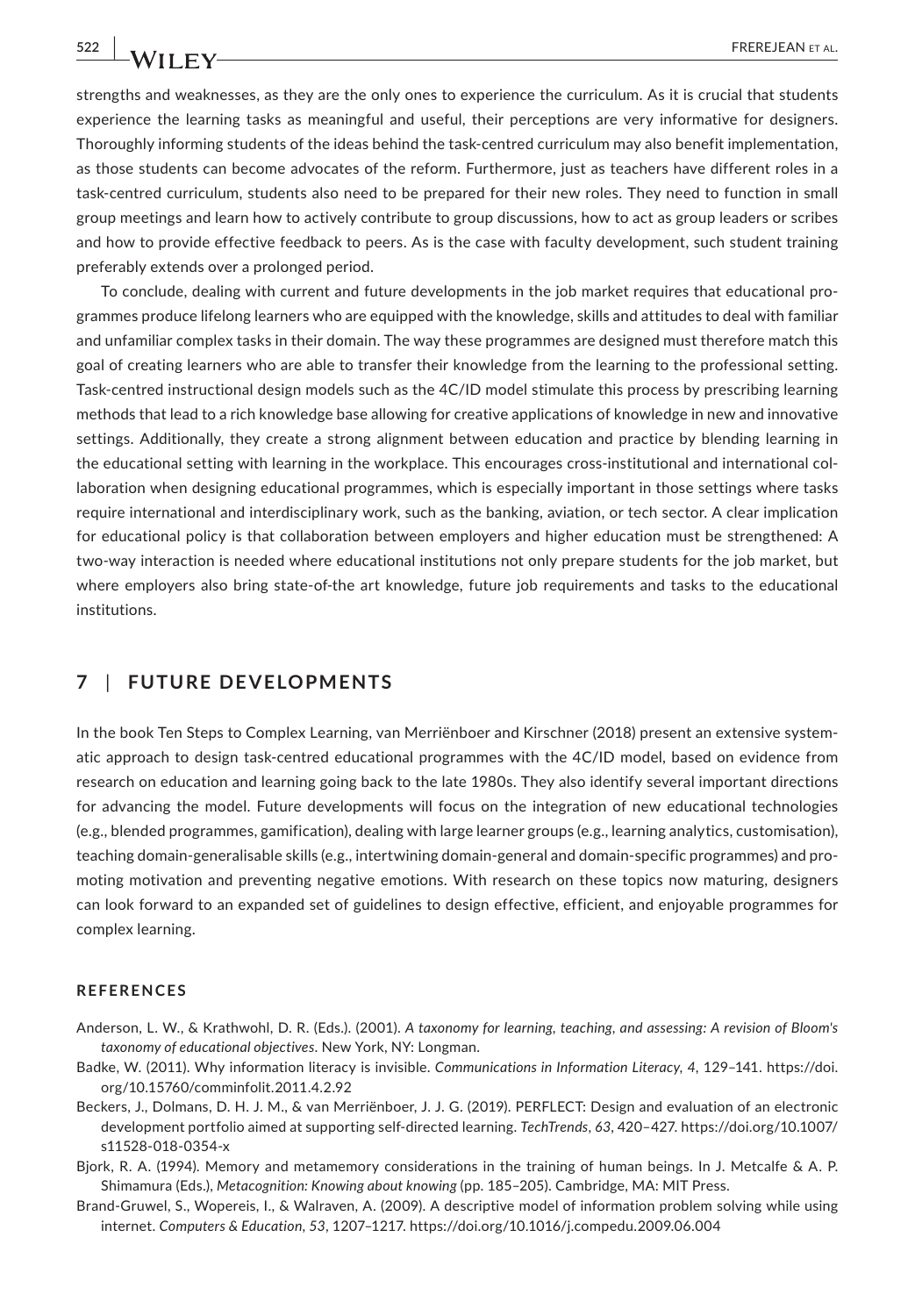- Brown, J. S., Collins, A., & Duguid, P. (1989). Situated cognition and the culture of learning. *Educational Researcher*, *18*, 32–42. <https://doi.org/10.3102/0013189X018001032>
- Dolmans, D. H. J. M., Wolfhagen, I. H. A. P., & van Merriënboer, J. J. G. (2013). Twelve tips for implementing whole‐task curricula: How to make it work. *Medical Teacher*, *35*, 801–805. <https://doi.org/10.3109/0142159X.2013.799640>
- European Union. (2009). Council conclusions of 12 May 2009 on a strategic framework for European cooperation in education and training (ET 2020) (2009). *Official Journal of the European Union*, *C119*, 2–10.
- European Union. (2018). Council recommendation of 22 May 2018 on key competences for lifelong learning (2018). *Official Journal of the European Union*, *C189*, 1–13.
- Frank, J. R., & Danoff, D. (2007). The CanMEDS initiative: Implementing an outcomes‐based framework of physician competencies. *Medical Teacher*, *29*, 642–647.<https://doi.org/10.1080/01421590701746983>
- Frerejean, J., Velthorst, G. J., van Strien, J. L. H., Kirschner, P. A., & Brand‐Gruwel, S. (2019). Embedded instruction to learn information problem solving: Effects of a whole task approach. *Computers in Human Behavior*, *90*, 117–130. <https://doi.org/10.1016/j.chb.2018.08.043>
- Gagné, R. M. (1985). *The conditions of learning and theory of instruction* (4th ed.). New York, NY: Holt, Rinehart and Winston.
- Gagné, R. M., & Merrill, M. D. (1990). Integrative goals for instructional design. *Educational Technology Research and Development*, *38*, 23–30.<https://doi.org/10.1007/BF02298245>
- Helsdingen, A. S., van Gog, T., & van Merriënboer, J. J. G. (2011). The effects of practice schedule on learning a complex judgment task. *Learning and Instruction*, *21*, 126–136.<https://doi.org/10.1016/j.learninstruc.2009.12.001>
- Janssen-Noordman, A. M. B., van Merriënboer, J. J. G., van der Vleuten, C. P. M., & Scherpbier, A. J. J. A. (2006). Design of integrated practice for learning professional competences. *Medical Teacher*, *28*, 447–452. [https://doi.](https://doi.org/10.1080/01421590600825276) [org/10.1080/01421590600825276](https://doi.org/10.1080/01421590600825276)
- Kicken, W., Brand‐Gruwel, S., van Merriënboer, J. J. G., & Slot, W. (2009). Design and evaluation of a development portfo‐ lio: How to improve students' self‐directed learning skills. *Instructional Science*, *37*, 453–473. [https://doi.org/10.1007/](https://doi.org/10.1007/s11251-008-9058-5) [s11251-008-9058-5](https://doi.org/10.1007/s11251-008-9058-5)
- Kreutz, J., Leuders, T., & Hellmann, K. (2019). *Professionsorientierung in der Lehrerbildung: Kompetenzorientiertes Lehren nach dem 4‐Component‐Instructional‐Design‐Modell*. Wiesbaden, Germany: Springer Fachmedien Wiesbaden.
- Lim, J., Reiser, R. A., & Olina, Z. (2009). The effects of part-task and whole-task instructional approaches on acquisition and transfer of a complex cognitive skill. *Educational Technology Research and Development*, *57*, 61–77. [https://doi.](https://doi.org/10.1007/s11423-007-9085-y) [org/10.1007/s11423-007-9085-y](https://doi.org/10.1007/s11423-007-9085-y)
- Maggio, L. A., Cate, O. T., Irby, D. M., & O'Brien, B. C. (2015). Designing evidence-based medicine training to optimize the transfer of skills from the classroom to clinical practice: Applying the four component instructional design model. *Academic Medicine*, *90*, 1457–1461.<https://doi.org/10.1097/ACM.0000000000000769>
- Marcellis, M., Barendsen, E., & van Merriënboer, J. J. G. (2018). Designing a blended course in android app development using 4C/ID. In *Proceedings of the 18th Koli Calling International Conference on Computing Education Research (Koli Calling '18)* (pp. 1–5). Koli, Finland: ACM Press.<https://doi.org/10.1145/3279720.3279739>
- Marzano, R. J., & Kendall, J. S. (2007). *The new taxonomy of educational objectives* (2nd ed.). Thousand Oaks, CA: Corwin Press.
- Merrill, M. D. (2002). First principles of instruction. *Educational Technology Research and Development*, *50*, 43–59. [https://](https://doi.org/10.1007/BF02505024) [doi.org/10.1007/BF02505024](https://doi.org/10.1007/BF02505024)
- Merrill, M. D., Li, Z., & Jones, M. K. (1990). Second generation instructional design. *Educational Technology*, *30*, 7–14.
- O'Flaherty, J., & Phillips, C. (2015). The use of flipped classrooms in higher education: A scoping review. *The Internet and Higher Education*, *25*, 85–95. <https://doi.org/10.1016/j.iheduc.2015.02.002>
- Reigeluth, C. M. (1999). The elaboration theory: Guidance for scope and sequence decisions. In C. M. Reigeluth (Ed.), *Instructional-design theories and models: A new paradigm of instructional theory, Vol II (pp. 425-453). Mahwah, NJ:* Lawrence Erlbaum Associates Publishers.
- Sarfo, F. K., & Elen, J. (2007). Developing technical expertise in secondary technical schools: The effect of 4C/ID learning environments. *Learning Environments Research*, *10*, 207–221.<https://doi.org/10.1007/s10984-007-9031-2>
- Spanjers, I. A. E., Könings, K. D., Leppink, J., Verstegen, D. M. L., de Jong, N., Czabanowska, K., & van Merriënboer, J. J. G. (2015). The promised land of blended learning: Quizzes as a moderator. *Educational Research Review*, *15*, 59–74. <https://doi.org/10.1016/j.edurev.2015.05.001>
- Susilo, A. P., van Merriënboer, J. J. G., van Dalen, J., Claramita, M., & Scherpbier, A. (2013). From lecture to learning tasks: Use of the 4C/ID model in a communication skills course in a continuing professional education context. *The Journal of Continuing Education in Nursing*, *44*, 278–284.<https://doi.org/10.3928/00220124-20130501-78>
- van Merriënboer, J. J. G. (1997). *Training complex cognitive skills: A four‐component instructional design model for technical training*. Englewood Cliffs, NJ: Educational Technology Publications.
- van Merriënboer, J. J. G., de Croock, M. B. M., & Jelsma, O. (1997). The transfer paradox: Effects of contextual interfer‐ ence on retention and transfer performance of a complex cognitive skill. *Perceptual and Motor Skills*, *84*, 784–786. <https://doi.org/10.2466/pms.1997.84.3.784>